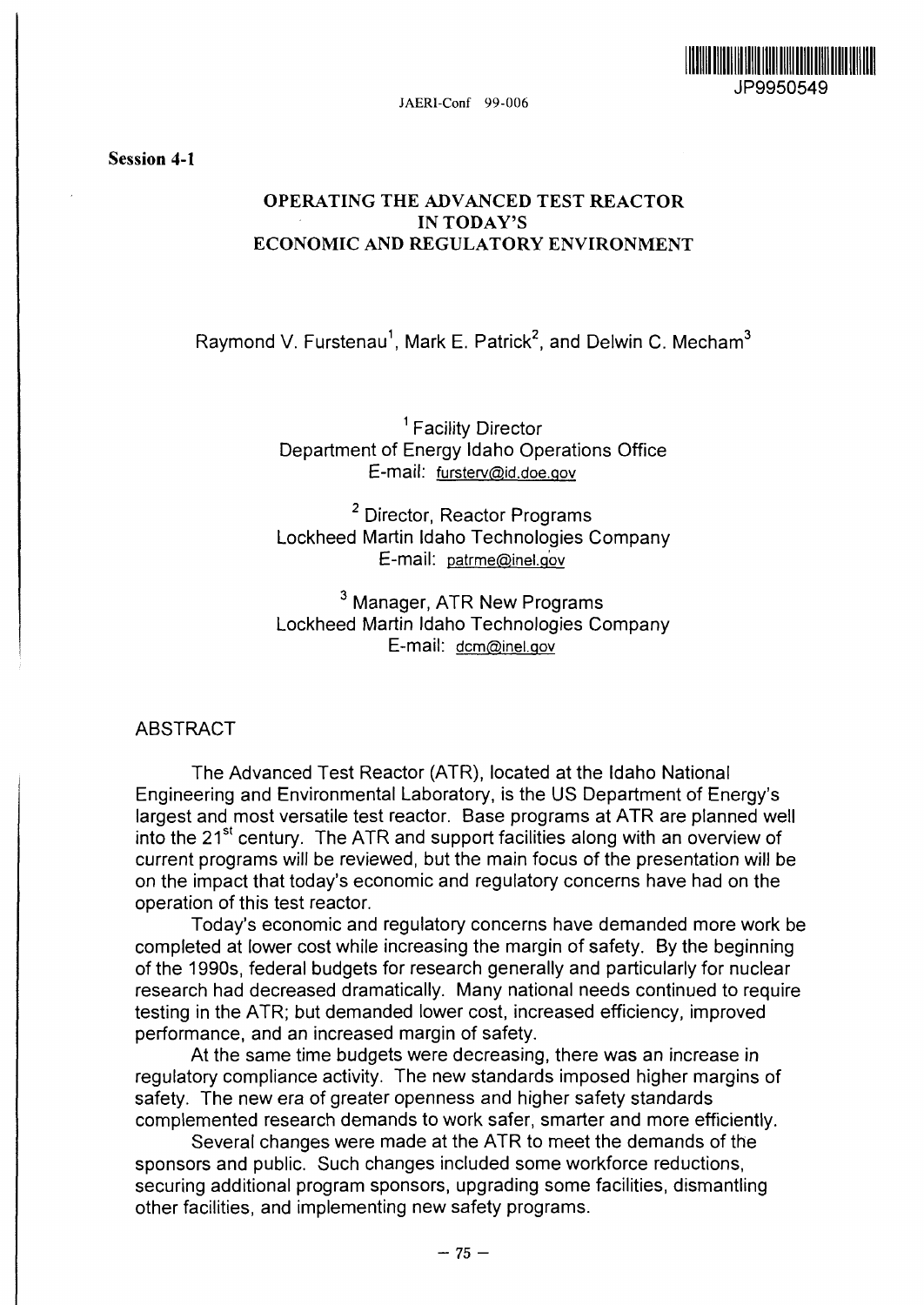#### 1. INTRODUCTION

The end of the cold war era brought about significant changes in national programs. ATR's operating budget was reduced from \$62M to \$45M in four (4) years, even though there continued to be a strong need for much of the research being performed there. This was compounded by the fact that operating the reactor is a 100% effort, it is not possible to operate just part of the plant. In the same time period that these significant economic changes occurred, DOE operations became subject to higher safety standards and an agreement with the state of Idaho for waste cleanup. The message was clear, do more for less. Our complex was forced to take a hard look at areas that were less productive and even financially not justifiable. Maintenance was streamlined and prioritized. Facility upgrades had to be financially justified and show a return on investment such that the total costs decreased. Investing in new control systems proved successful. Modernizing the control system reduced the number of operator's needed and virtually eliminated unplanned outages due to spurious signals. DOE provided financial incentives in the operations contract for cost reductions, operating efficiencies safety, and new program development.

The operating contractor was faced with the challenge to cut costs, increase efficiency, and improve safety standards all at the same time. Cost cutting measures included reducing staff through attrition and an early retirement program. Cost reductions inevitably are demoralizing to employees. Several new lines of communication were established to explain actions so that changes could be made with minimal impact to the workforce.

### 2. NEW SAFETY BASIS

Safety requirements and public expectations have changed significantly since ATR was first built in the 1960s. Attention to safety has always been a top priority, but the atmosphere today is one of near zero tolerance for risks at nuclear facilities. DOE's response to the increased concern for safety was to require a completely new and upgraded Safety Analysis Report and Technical Safety Requirements. The TSR/SAR upgrade began in the late 80s and took many years to complete at a cost of \$15M - \$20M.

The effort proved to be larger than initially expected. A large team individuals with diverse backgrounds from all ATR organizations was assembled and dedicated to the new SAR throughout it's development and implementation. Personnel included experts from reactor operations, plant engineering, experiment planning, and reactor safety personnel. Many requirements were carefully reviewed and updated to today's safety standards. The interactions among the many requirements were evaluated and often required document modification to accommodate overlapping concerns.

The new TSR/SAR was approved by DOE in 1996, and implemented in March 1998. The entire ATR staff was trained on the new SAR prior to implementation. In order to implement the new SAR, many hundreds of other documents needed revision. All Experiment Safety Analysis documents were reissued to show compliance with the new SAR. Standing directives and maintenance work procedures were revised to assure compliance to the new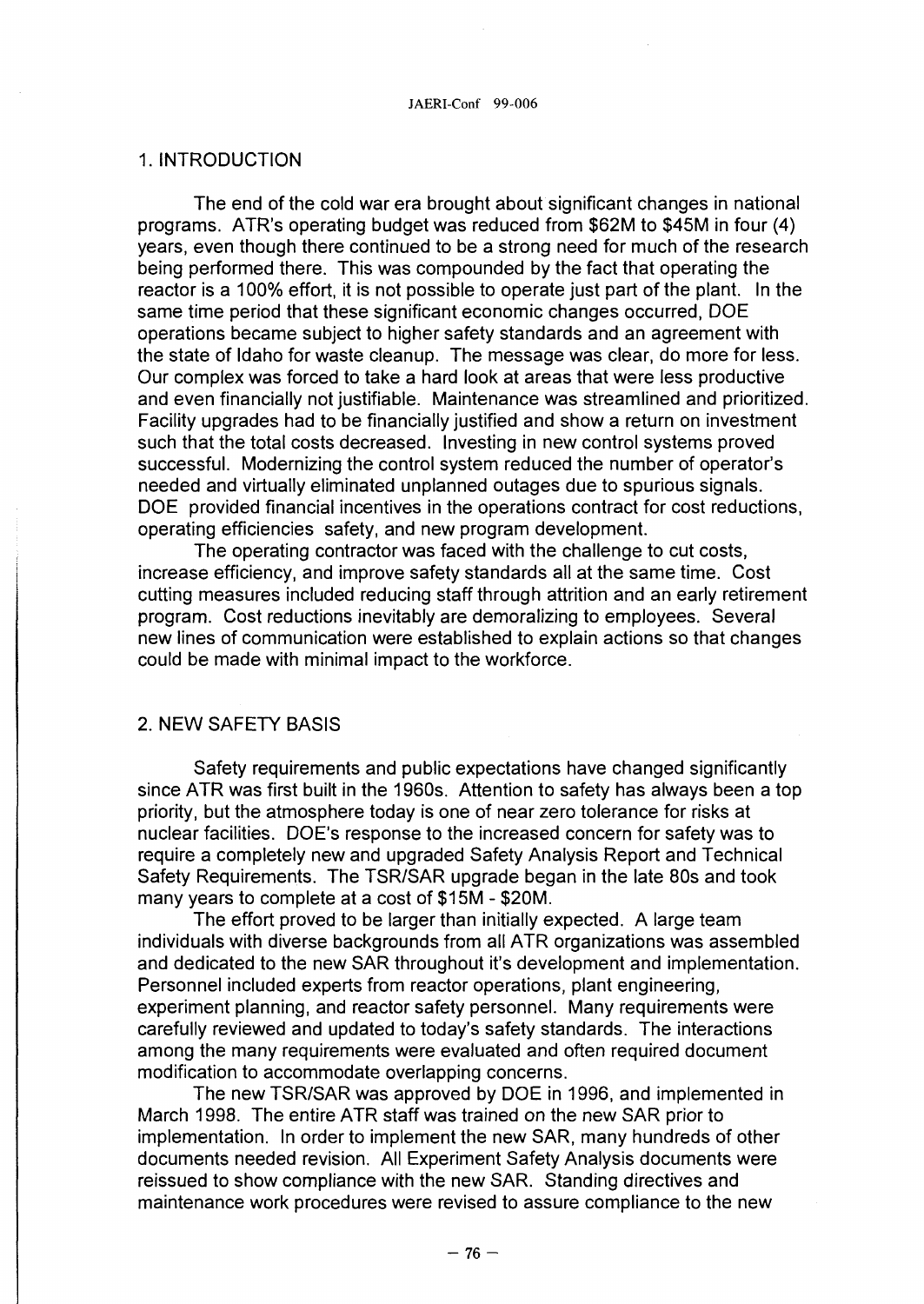standards. The change was a painful and difficult process, but was completed without interruption to ATR's operating schedule.

# 3. BENEFITS FROM THE ATR UFSAR UPGRADE AND IMPLEMENTATION

The primary benefit from the ATR Upgraded Final Safety Analysis Report (UFSAR) and Technical Specification Requirements (TSR) implementation is the real risk reduction in the operation of the facility. The risk to the public has deceased by approximately two orders of magnitude from the standpoint of a maximum credible accident at the facility. The previous maximum credible accident for the facility involved a complete core meltdown. Under the new TSR the maximum credible accident involves only localized fuel damage. The UFSAR rewrite effort was preceded by a level 3 Probabilistic Risk Assessment which included a complete facility walkdown and identification of areas where real risk reduction was possible through increased controls and facility modifications.

This decrease in risk was achieved by the following modifications to the facility Safety Limits, and to the Limiting Conditions for Operation (LCO):

- More restrictive safety limits for the low vessel differential pressure, low inlet pressure, and lobe power values.
- Plant Protective System The LCO for the inlet-pressure subsystem was revised to increase the minimum inlet and outlet pressures.
- Inpile tube Draining Limits  $-$  The limit on the potential reactivity addition that results from draining an inpile tube has been reduced.
- Operation of Emergency Pumps The emergency procedure to respond to a loss of flow accident was revised as well as heavy handling operations in the area over the emergency pumps. Additionally, auto-start capability was added to the emergency pumps.
- Power Generation Limits Additional analysis was performed that now considers the effective plate power generation rather than the point power generation and also considers axial power changes. While the lobe power limits remain essentially unchanged, this new analysis will provide for the proper control of power peaking.
- Primary Coolant System (PCS) Leakage Rate The large-break loss of coolant accident (LOCA) is shown to be beyond design basis by the addition of controls on the amount of leakage from the PCS system. Additional limits regarding leakage during normal operation and prior to start-up and walkdowns of the PCS are now established. Mitigation of the Loss of Heat Sink – The additional analysis showed that the coolant temperature needs to be maintained below 200° F during accident conditions. Controls are established to ensure that the coolant does not exceed 200° F.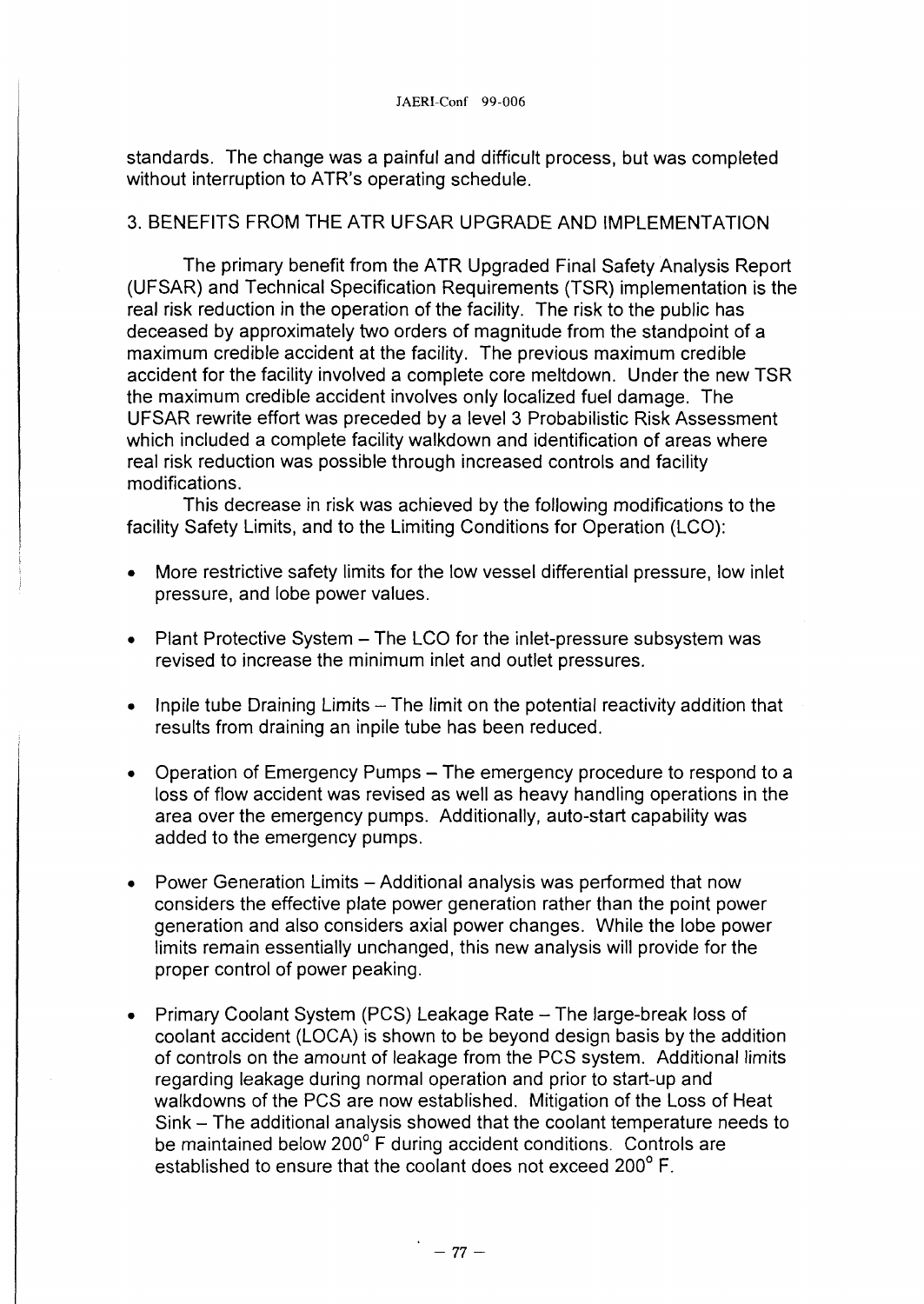- Canal Operations Additional administrative controls are established which minimize the amount of damage from a crane failure during fuel movements. All cask movements are now required to be performed over an energy absorbing pad. Bulkheads are required to be in place in order to isolate irradiated fuel elements prior to cask handling operations.
- Irradiated Fuel in the Core during Outages Additional administrative limits were established regarding the removal of fuel elements from the core or specific controls on outage activities to limit the potential for a LOCA.

### 4. COST SAVINGS AND DEVELOPING NEW BUSINESS

In the early 1990s, DOE's Naval Nuclear Propulsion Program consolidated their needs for ATR testing. Up to 1994, this program used pressurized water loops in all nine flux traps. Since that date the base program has used only five of the loops. Appropriately, emphasis was placed on ATR to reduce costs and secure other test sponsors and problems. Efficiency and plant reliability were increased as a result of several ATR upgrades, and the ATR New Business function was added to INEEL's contractor.

Initially the new business effort focused on contacting numerous potential new sponsors. Contact was made with organizations worldwide by all means possible. A series of ATR Users Conferences were held to acquaint the nuclear industry with ATR's new availability and capabilities. ATR's previous decades of silence were evident. Few organizations knew that ATR could be used by other than DOE sponsors. A prevailing perspective was that ATR was old and near its life's end. Quite the opposite was the case, and it took a few years to overcome this misperception.

Today approximately 20% of the ATR test space is used by new sponsors. Isotope production was privatized and the isotope production in ATR has doubled. New research programs at ATR include fusion materials testing, mixed oxide fuel testing to support weapons materials disposition, and testing in reduced enrichment fuels for research reactors. Work at ATR now includes not only US government programs, but also support for commercial and international programs.

Transitioning from a single sponsor to multiple sponsors is challenging and lessons are still being learned about satisfying a wider variety of demands on the facility and staff. The biggest challenge is establishing new and better communication lines across the many organizations involved in different programs. Since ATR has always operated with many different tests in the core, there has been a reasonable way to accommodate all new sponsors to date.

### 5. PUBLIC AWARENESS

A key part of ATR's response to increased scrutiny by the public has been a policy of openness and respect for their concerns. With the cold war behind us, more information about ATR programs can and has been made available in both technical and lay communications. A wide array of tour groups regularly visit the reactor including local citizens, student groups, environmental organizations, nuclear researchers, commercial interests, and foreign entities.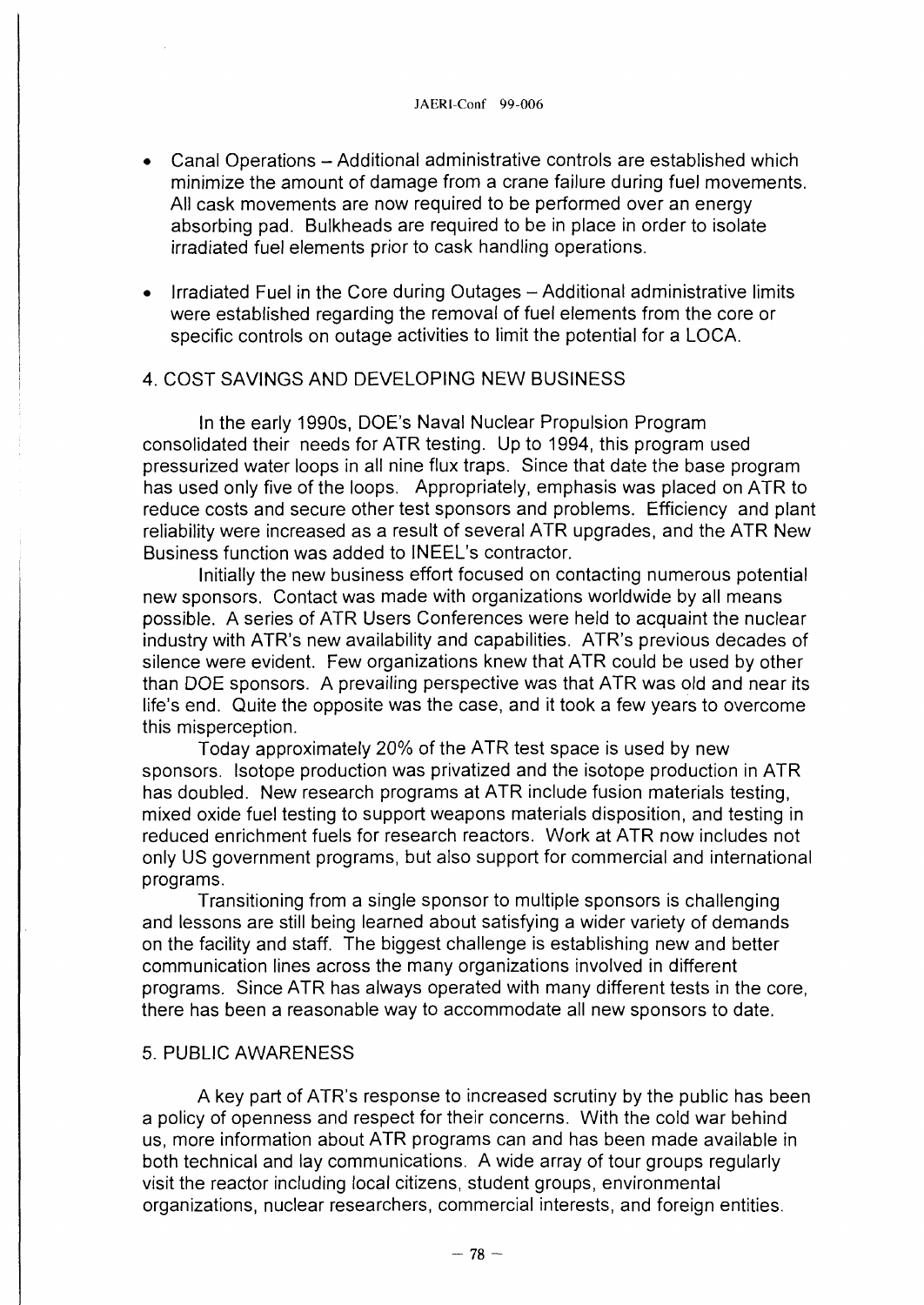Even the most minor incidents are reported to and in the press. A video about the reactor was produced and has been widely distributed. Technical brochures, a CD, and a web page are maintained. We have noticed this constant effort to keep the public informed results in positive feedback and often provides useful dialogue with a wide variety of stakeholders.

### 6. CONTRACTING MECHANISM

The normal contractual method at national laboratories has long been the so called M&O (management and operations) contract. Under such a contract, a private company is responsible for the day to day activities at the laboratory. The ownership and largest share of the risks are borne by the government. While this arrangement is a good one for national research and development efforts, it does not provide a strong incentive for the contractor to operate to best business practices. The more recent DOE contracts for operating the INEEL have included incentives to motivate the contractor to operate the laboratory in a more businesslike fashion. The contractor is also held liable for more of the risks. Some examples of how this has worked well for ATR include incentives for increasing reactor operating efficiency, reducing radiation exposure, securing new business, and decreasing operating costs.

Improvements in plant operations are evident by a variety of measures. Unplanned reactor scrams have decreased nearly five fold, from double digits to single digits annually. Operating availability has been near 80%, a good number for a commercial reactor, let alone a test reactor. Efficiency (actual time available divided by planned time available) has risen to over 100%. Personnel exposure to radiation has dropped by more than 50%, providing safety and productivity do go hand in hand.

As these examples of contract incentives show, both the DOE and the contractor have benefited by the contract reforms over the last several years. We recommend such incentives as an effective way to improve business and operating practices at government facilities. We caution that incentives should be carefully formed to provide benefit to both parties.

#### 7. CONCLUSION

Today, the nuclear industry must simultaneously meet demands for an even higher safety standard, increased public concerns for the environment, and better fiscal efficiencies. In the past decade, experience at INEEL's Advanced Test Reactor has demonstrated a number of approaches that meet the challenge. They include a tightening of technical safety requirements and administrative controls, eliminating unnecessary costs, pursuing additional new programs, increasing positive interactions with the public, and implementing contracting mechanisms that provide incentives to meet higher safety and operating goals. The experience at ATR demonstrates that not only can nuclear operations meet the demands of today's economic and regulatory environment, but that doing so can improve safety, reliability, and efficiency.